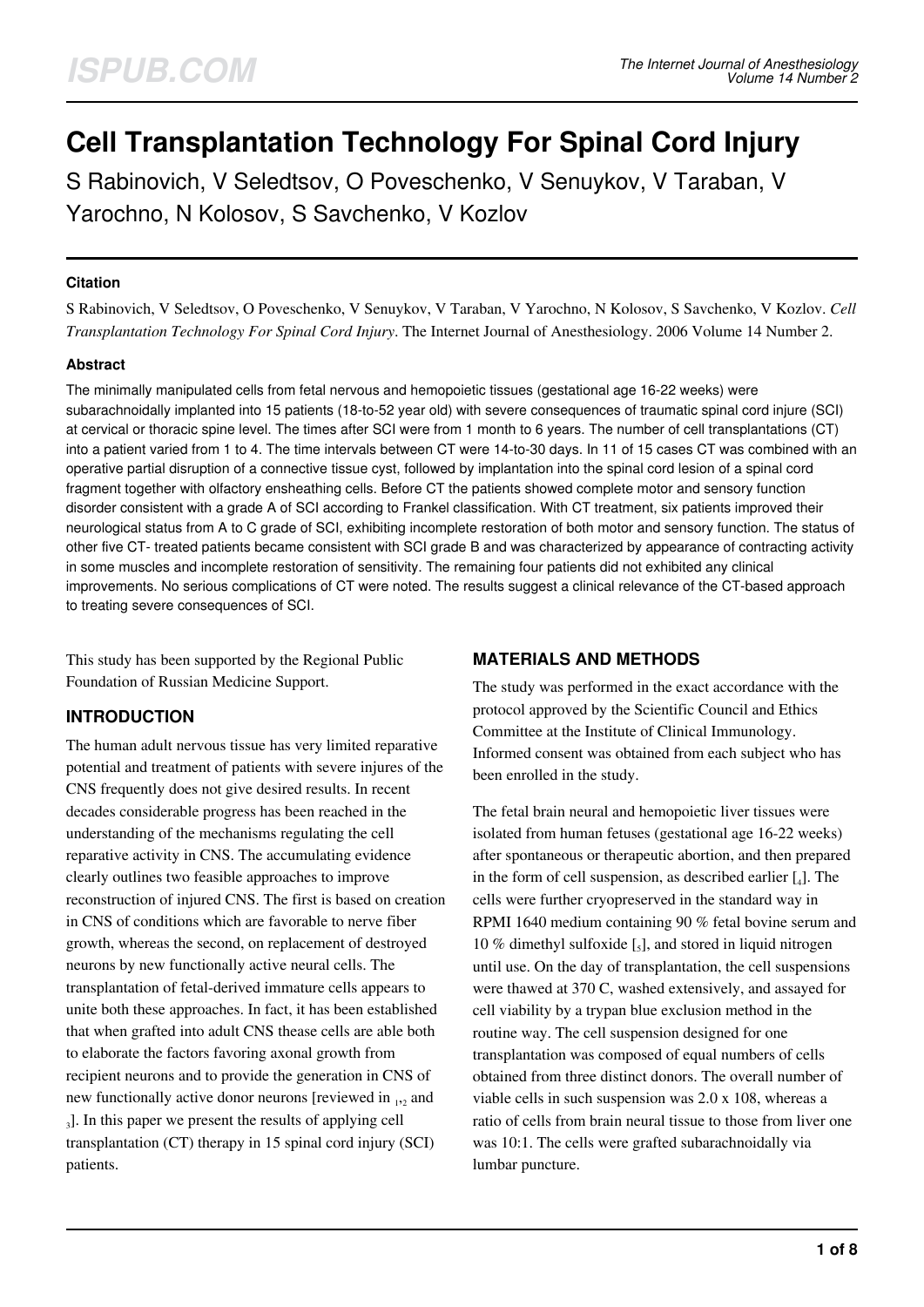Each patient underwent 1-to-4 CT. In 11 of 15 cases described in this paper subarachnoidal CT treatment was combined with an operative partial disruption of a spinal connective tissue cyst and implantation into a spinal cord lesion of a fetal spinal cord fragment together with olfactory ensheathing cells  $(2 \times 105)$ . As previously reported [1], these cells are effective stimulators of nerve fiber growth and myelination.

The neurological status of the patients was determined in terms of modified Frankel scores  $\left[\begin{smallmatrix}6\end{smallmatrix}\right]$ . For the Frankel score, a five scale subdivision was used: A, complete motor and sensory function disorder; B, motor complete, sensory incomplete function disorder; C, motor and sensory incomplete function disorder; D, useful motor function with or without auxiliary means; E, no motor or sensory function disorder.

All 15 patients enrolled in the study had an incomplete spinal cord transsection. Their characteristics are shown in Table 1.

## **Figure 1**

Table 1. Characteristics of SCI patients and results of their CT treatment in terms of Frankel definition.

| No. | Patient, age<br>(years) | Level of<br>SCI | SCI       | CT | Time after   Number of   Neurological status in terms of<br>Frankel definition |                             |
|-----|-------------------------|-----------------|-----------|----|--------------------------------------------------------------------------------|-----------------------------|
|     |                         |                 |           |    |                                                                                | before and after CT therapy |
|     | K, 52                   | Cб              | 1 month   |    | Α                                                                              |                             |
| 2   | $Z, 24*$                | C6              | 2 months  |    | A                                                                              | С                           |
| 3   | $G.28*$                 | Th11            | 3 months  |    | Α                                                                              | C                           |
| 4   | $T, 25*$                | Th6             | 4 months  | 3  | A                                                                              | C/D                         |
| 5.  | <b>B.18</b>             | Th4             | 4 months  |    | A                                                                              | C                           |
| 6.  | K, 34*                  | Th10            | 1.5 years |    | Α                                                                              | C                           |
| 7.  | $S, 18*$                | C5              | 1.5 years |    | A                                                                              | BIC                         |
| 8.  | T. 34*                  | C6              | 1.5 years |    | Α                                                                              | <b>B</b> IC                 |
| 9.  | A, 48                   | Th3             | 2 years   |    | Α                                                                              | Α                           |
| 10. | Sh, 28*                 | C6              | 2.5 years | 3  | A                                                                              | В                           |
| 11. | $S, 32*$                | Τю              | 2.5 years |    | A                                                                              | В                           |
| 12. | D. 32*                  | C6              | 3 years   |    | Α                                                                              | BIC                         |
| 13. | M. 21                   | Th <sub>4</sub> | 3 years   |    | Α                                                                              | Α                           |
| 14. | Kh, 46*                 | C46             | 4 years   |    | Α                                                                              | A.                          |
| 15. | $O.38*$                 | Th6             | 6 years   |    | Α                                                                              | A                           |

\*the case with operative cyst disruption.

# **RESULTS**

The SCI patients were followed-up for 1.5-3.0 years after their CT treatment. As shown in Table 1, noticeable clinical improvements were noted in 11 of CT-treated 15 patients. The neurological status of 6 patients became clinically consistent with C grade of SCI. Of these five patients became able to move with crutches and one could walk sufficiently without any help. Other five CT- treated patients achieved grade B of SCI, characterised by incomplete restoration of sensitivity and appearance of contracting activity in some muscles. The patients 7, 8, and 12 from this

group could stand with support. The remaining 4 CT-treated patients exhibited no clinical improvements.

As can be seen in Table 1, the most clinical changes was observed in the 5 patients who have been CT-treated within 1 year after SCI. It might be proposed that the improvements observed in the SCI patients in this period of time could be due to traditional treatment more than CT. With understanding this, we followed-up for 1.5 year the random 5 patients not undergone CT who were comparable with the patients 1, 2, 3, 4, and 5 from the CT-treated group in SCI, surgery, age and sex characteristics. Both control and CTtreated patients have received the same conventional treatment. As shown in Table 2, only two of five control patients changed their neurological status from A to B grade of SCI, whereas remaining ones exhibited no significant clinical improvements.

## **Figure 2**

Table 2. Characteristics of control SCI patients and results of their conventional treatment in terms of Frankel definition.

| No            | Patient, age<br>(years) | Level of<br>SCI | Neurological status in terms of Frankel<br>definition |                                     |  |
|---------------|-------------------------|-----------------|-------------------------------------------------------|-------------------------------------|--|
|               |                         |                 |                                                       | on admission and 1.5 year after SCI |  |
|               | B, 48                   | $C5-6$          |                                                       |                                     |  |
|               | Ch, 22                  | Cб              |                                                       |                                     |  |
| $\frac{2}{3}$ | A, 20                   | Th10            |                                                       |                                     |  |
| 4.            | O, 22                   | Th7-8           |                                                       |                                     |  |
|               | A, 19                   | Th7-9           |                                                       | B                                   |  |

As a control, additional seven patients (24-to-56 years old) with SCI at cervical spine level may be also considered. These patients have initially demonstrated a syndrome of complete SCI consistent to A grade of SCI and received conventional treatment without CT. Within 1.5 year followup only three of them changed their status from A to B grade of SCI, while remaining others kept for yourselves the initial status (data not presented).

Four cases of applying CT are described in detail below.

Case 1. A 52-year-old male patient, K, was admitted to the Emergency City Hospital 6 hours after a vehicular accident. On admission the patient was in stuporous, although he followed instructions and correctly answered simple questions; his pulse rate was 110 bpm, arterial blood pressure 90/60; respiration was self-dependent at 22/ min and the functions of his cranial nerves were not compromised; there was tetraplegia and apparent muscle hypotonia; tendon and periosteal bone reflexes were flaccid in both upper and lower extremities (D=S), abdominal reflexes were absent; there was profound disorder of all kinds of sensitivity on both sides of the body lower Th1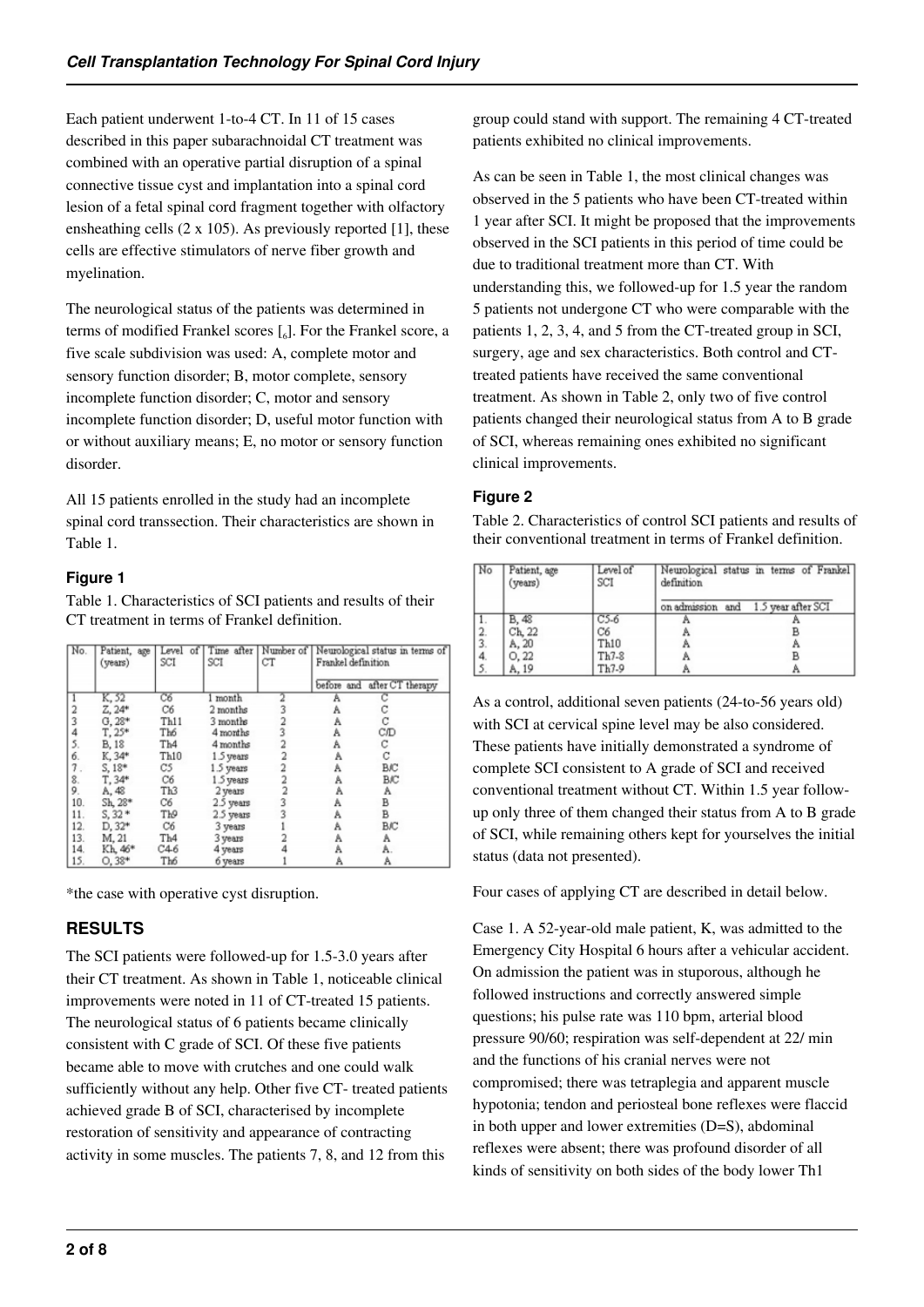level. The palpation of C3-to-C6 vertebras was painful. Xray examination failed to reveal any traumatic bone changes in cervical spine. Magnetic resonance imaging (MRI) showed a rounded area (0.7 x 0.5 cm) of hypointensity with clear-cut contours at C3-C4 junction ( Fig.1A) and a centrodextral spindle-shaped 5.8 x 0.3 cm area giving signal of increased intensity at T2 regime along the whole length from C2 to C5 level. The diagnosis was cord contusion at the C3- C5 level and a syndrome of complete SCI.

#### **Figure 3**

Figure 1 (A,B). MRI scan of the patient K before (A) and 1 month after CT treatment (B). For description see text.



The standard therapy aimed for brain dehydration was started immediately after the cervical spine fixation. The cell suspension (10 ml) composed of cells obtained from neural and hemopoietic tissues was grafted subarachnoidally into the patient 4 days after trauma (day 0). The same cell grafting was done once again on 18 day. On 32 day after trauma the first signs of spinal function restoration were noted: the level of sensory disturbance lowered down to Th4 and some motor activity of the left foot appeared. On 44 day the patient exhibited a complete restoration of pain and touch sensitivity, kinesthesia restoration (S>D); the appearance of some sighs for vesical reflex, active leg motion with the strength of 3 and 2 points (according ASIA definition [6]) at the left and the right side, respectively. The muscle strength in arms was 2 points at the left side and absent at the right. Tendom and periosteal reflexes were active. MRI scan showed the intramedullar heterogeneous formation with indistinct contours (the cyst might presumably be embedded in neural cell graft) at C7, as well as the normal thickness and structure of the spinal cord bellow the level of SCI (Th1-Th3; Fig.1B). On 100 day after trauma, the complete restoration of all kinds of sensitivity and the recover of functioning pelvis organs were noted. Strength in arms and legs was found to reach for 4 and 5 points, respectively. The patient began walking with orthoses. Twenty-seven months later he could walk on crutches.

Case 2. A 24-year-old male patient Z with SCI at C7 was admitted to the neurosurgical department 6 days after a car accidence. The bursting fracture of C7 vertebra and spinal cord compression was traseate surgically by a partial resection of C7 vertebral body and ventral spondylodesis at C6-Th1 with a titan-nickel (Ti-Ni) implant. Seven weeks later patient was again admitted to the neurosurgery department for further management. On admission, the overall health status of the patient was of average severity. His consciousness was clear, cardiovascular and respiratory systems were without any pathological changes. Neurological parameters according to the ASIA scale were: inferior flaccid paraplegia; superior paraparesis (strength of arms at distal and proximal parts was 3 and 5 points, respectively); conductive type of disorders of all kinds of sensitivity lower Th1 level; tendon and periosteal reflexes active on upper extremities and flaccid on lower ones (D=S). Urination was via cystostoma. The patient's state was complicated by 26 x 18 x 5 cm necrotic pressure ulcer over the sacrum. MRI examination revealed deformation and size diminution of C6-C7 vertebral bodies. At C6-C7 level Ti-Ni implant was visualized. The spinal cord was thin at the injure level, but its continuity was not broken. The intramedullary cyst of 1.01 x 0.2 cm was clearly visualized at C7 segment (Fig. 2A). At Th1-3 level the spinal cord heterogeneity with the hyperintensive areas of up to 0.12 cm were detected in T2 regime.

#### **Figure 4**

Figure 2 (A,B). MRI scan of the patient Z before (A) and on 4 months after CT treatment (B). For description see text.



The patient was subjected to three subarachnoidal CT with 14 day intervals. The intermediate second CT was performed immediately after surgery: laminectomy at C7; partial extraction of an intramedullary cyst and implantation into the made cavity of a fetal spinal cord fragment together with olfactory ensheathing cells.

On 45 day after the last CT, the apparent clinical improvements in the patient were noted: complete restoration of sensitivity and vesical reflex; the presence of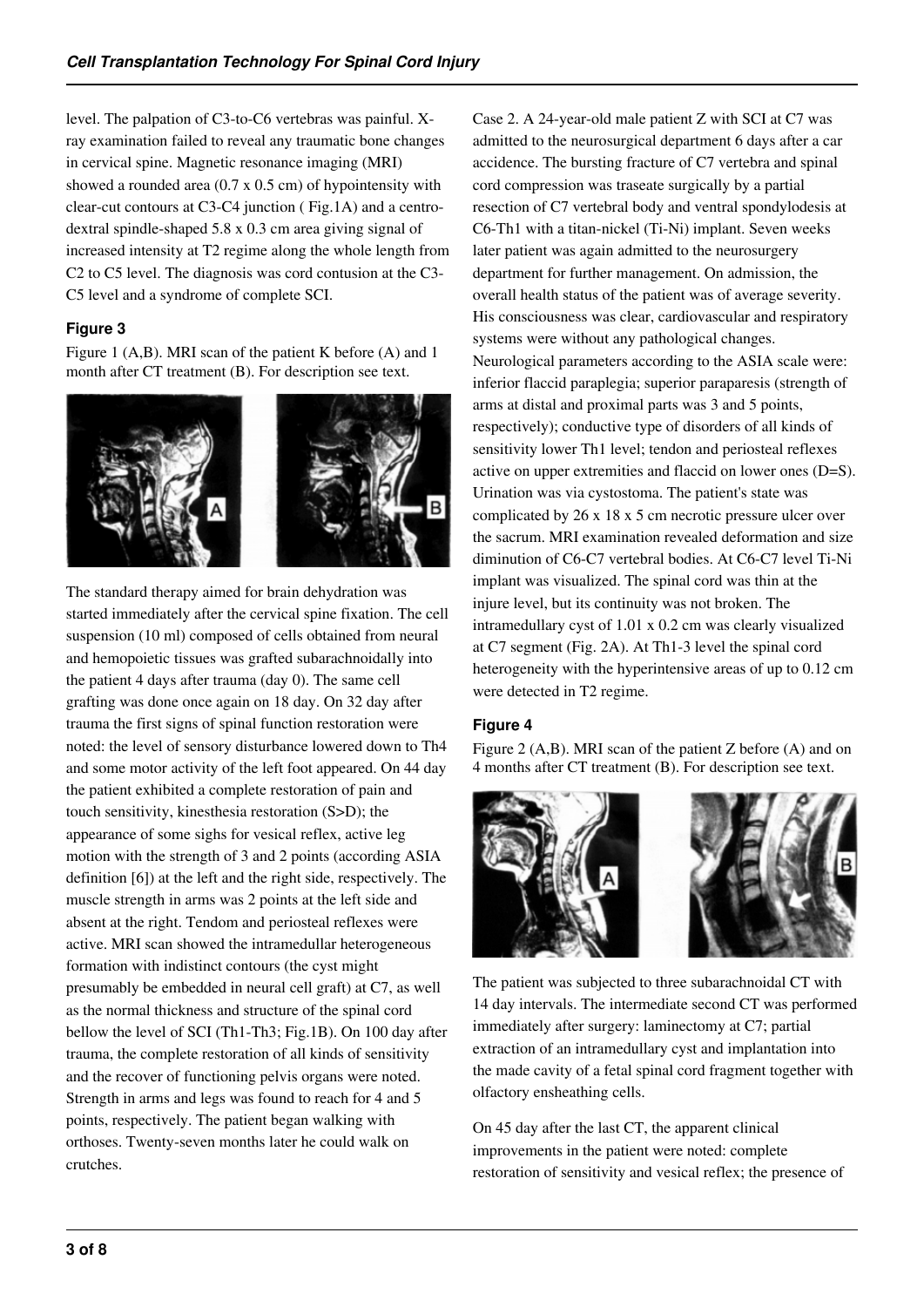strength of 5 points in arms from both sides and some motions in foots and in knee joints; complete healing of pressure ulcer. At 120 day after the CT treatment, on MRI scan in the field of a former cyst the areas of various densities with indistinct contours were seen ( Fig. 2B). Those areas might be visible manifestation of reparative activity of the grafted cells. In the ten month after CT treatment the patient had complete control of pelvis organ functions. He was able to move with orthoses. Four months later he was walking on crutches.

Case 3. A 25 year-old male patient, T, suffered a bursting fracture of C7 vertebra with spinal cord compression, as a consequence of a road traffic accidence. In a few days the patient underwent laminectomy at Th6-Th7. Four months later he was again admitted into the neurosurgical department for further management. On admission the patients was in a condition of middle severity. His consciousness was clear, cardiovascular and respiratory systems were without any pathological changes. Neurological status had the following characteristics: inferior spastic paraplegia; conductive disorders of all kinds of sensitivity lower Th5 level. Urination was via cystostoma. MRI scan showed deformation and size diminution of Th6 vertebral body. The spinal cord was thin at the injure level, but its continuity was not broken. At Th6, a 3.0 x 0.5 cm intramedullary cyst was clearly seen. The spinal cord heterogeneity with the hyperintensive areas of up to 0.7 cm at were also visualized in T2 regime.

The patient was subjected to two CT with a 30 days interval. The first CT was preceded by the surgery: repeated laminectomy at Th5-Th7 level, partial extraction of the intramedullary cyst and implantation into the made cavity of a spinal cord fragment with olfactory ensheathing cells. Four months later the patient demonstrated complete restoration of all kind of sensitivity, overall control over functions of pelvis organs and the evident improvements in motor sphere: he was able to stand with support. He underwent the third subarachnoidal cell grafting. After four months the patient could walk sufficiently without any help.

Case 4. A 18 year-old male patient, S, has received a wedgeshaped fracture-dislocation of C5 vertebra, owing to his diving. Consequently, a tetraplegia with disorder of all kinds of sensitivity lower Th1 level and with urinary retention have developed. In a in a few days the patient underwent the surgery: reduction and stabilization of vertebral column with a Ti-Ni implant. The patient got no benefit from the following conventional complex therapy. Twelve month

after the trauma, the intramedullary cyst overriding 2/3 spinal cord at C5-6 level was clearly visualized on a MRI scan (Fig. 3A). Fifteen months after the trauma the patient underwent the surgery: laminectomy at C5 level, partial extraction of the intramedullary cyst, implantation into the made cavity of a spinal cord fragment with olfactory ensheathing cells, and subarachnoidal CT. Next, two additional same CT were performed with 30 days interval. Twenty four months after the last CT the strength in patient's hands restored to 4 points, urination was self-dependent, recovery of both tactile sensation and musculoarticular sense was noted on the right. In addition, some contracting activity was found in femoral muscles. The patient became able to stand on his knees leaning against a floor by his hands. He was working with a computer. Disappearance of the intramedullary cyst, as well as restoration of his spinal cord integrity was noted on MRI scan (Fig. 3A).

## **Figure 5**

Figure 3 (A,B). MRI scan of the patient S before (A) and 24 months after CT treatment (B). For description see text.

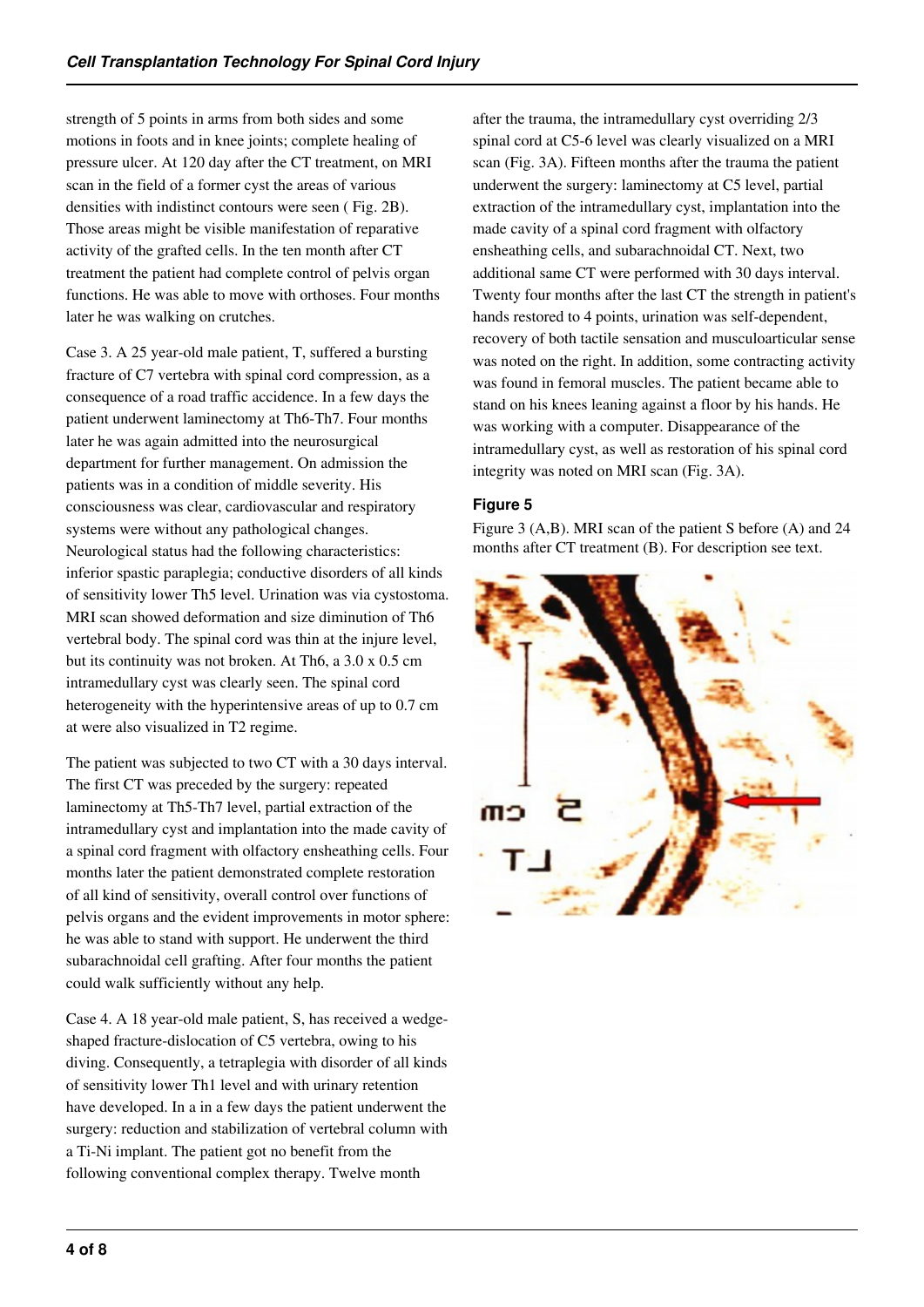#### **Figure 6**



## **DISCUSSION**

There is already a valid experimental basis for applying CTbased therapy in treating patients with CNS injures [reviewed in 1-3]. It seems quite reasonable that realization of the reparative potential of grafted immature cells in such patients may greatly improve outcome of their disease. Importantly, novel techniques of preparation and propagation of immature multi- and unipotent cells, including those of patient's origin, which are being now actively developed, enable to solve not only technical, but also ethical problems confronting progress in cell transplantology [reviewed in  $_{7,8}$ ] and, thereby, may promote widespread adoption of CT-based advances in clinical practice.

An effective CNS repair appears to require the presence in injured sites of not only neural cells potentially able to provide axonal growth, but also the other cells capable of creating the microenvironment favorable to both growth and myelination of nerve fibers. In our own investigation we transplanted into the SCI patients not only the cells isolated from immature nervous tissue, but also fetal liver cells. The human liver of gestational age of 16-22 weeks has been established to be a hematopoietic organ with relatively high contents of immature multipotent cells  $\left[\begin{smallmatrix} 0 \\ 9 \end{smallmatrix}\right]$  Evidence is accumulating that fetal and adult hematopoietic tissues contain the stem cells capable of differentiating into cells forming nervous tissue  $\begin{bmatrix} 10,11,12 \end{bmatrix}$ ; In addition, hemopoietic cells can elaborate the mediators able to support the growth

and viability of distinct cells including the cells constituting nervous tissue [reviewed in 7]; these cells possess a potent natural suppressor activity  $\begin{bmatrix} 13,14 \end{bmatrix}$  that may be directed against developing cell transplantat-induced immune processes; and, moreover, they may contribute to neovascularization of ischemized tissues  $\left[15, 16\right]$ . There are also the publications indicating a capacity of those cells not only to inhibit but even to reverse the development of scar connective tissue  $\left[\right]_{17}$ ,  $_{18}$ ] that is known to represent a insuperable obstacle to axonal growth. Thus, it is reasonable to believe that the hemopoietic tissue-derived cells may be capable of extremely promoting CNS reparation.

In our view, CT into a SCI patient is most optimal before the formation in the injured site of the fibrous connective cyst that may be a major obstacle for restoration of spinal nerve communications. It is reasonable that in the cases with existing cysts, CT should be performed immediately after disruption of the cyst and restoration, as far as possible, of canals for nerve fiber growth.

The clinical success of CT is believed to be significantly defined by survival of the cells implanted in the body. In fact, the fetal neural cells have been previously demonstrated to be able to survive and function in major histocompatibility complex (MHC)- incompatible adult CNS for relatively long period of time [reviewed 1-3]. It should be had in mind, however, that immune privileges of CNS cannot yet guarantee immune unresponsiveness of the host to the allogeneic cells grafted into CNS. Therefore, we transplanted into a recipient only those cells whose alloantigens failed to induce a strong both proliferation of and macrophage inhibitory factor production by recipient's T lymphocyte in assays in vitro performed before CT. Moreover, to our opinion, the transplantation of cells from more than one donor may markedly lessen a risk for prompt immune-mediated rejection of all donor cells. Actually, such cell transplantation might lead to the situation when host's immune responses might be directed against only a part of the most antigenically incompatible cells, while another part of the cells might survive and be involved in CNS repair. Consistent with this proposition, we found that four of 12 patients with severe cranial traumas, who had undergone more than one subarachnoidal CT, developed both cell and humoral immune responses directed against some, but not all, transplanted cells (data not presented).

The cases reported herein indicate that the CT therapy of severe SCI patients may result in apparent clinical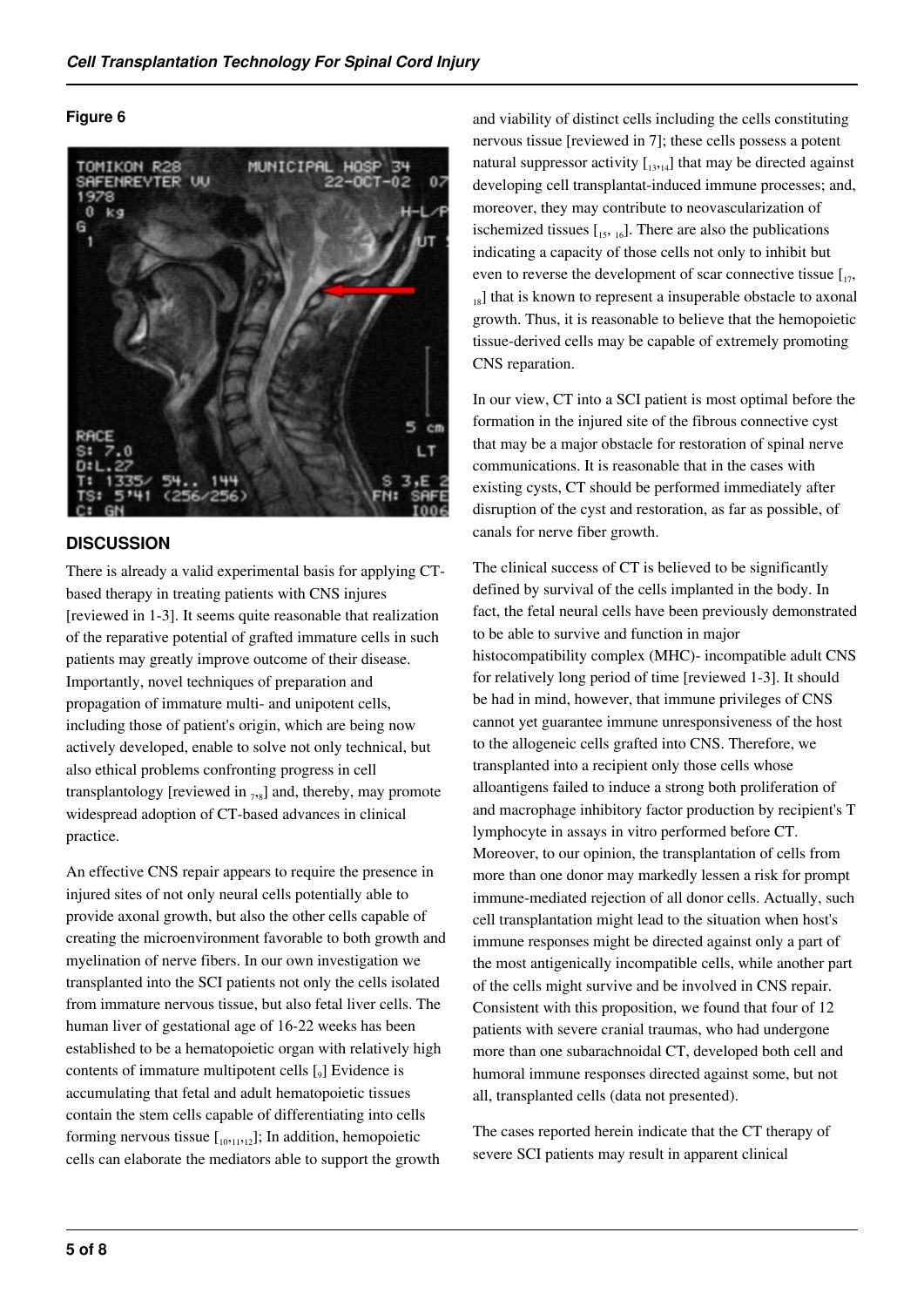improvements. The most changes were achieved in the patients with relatively short time after SCI (see Table 1). Since each of those patients had an incomplete spinal cord transsection, it might be proposed that the observed clinical improvements were exclusively due to their spontaneous recovery, but not to the transplanted cells. However, it seems unlikely, because the patients with similar SCI, who have received in our department the standard rehabilitation treatment without CT, exhibited much less pronounced functional recovery. In support of the important role of the grafted cells in improving spinal cord functions may also be the data indicating the appreciable clinical improvements in six of ten CT-treated patients with times after SCI from 1.5 to 3 years. Before CT treatment these patients have received a complex standard rehabilitation therapy that, however, resulted in no clinical benefits. Generally, in term of conventional medicine such patients, at least in their most part, are considered as incurable and requiring only social rehabilitation.

The clinical improvements in those patients, who have been treated with CT not later 1.5 year after SCI, were associated with the visible corresponding changes in their MRI scans. CT treatment performed in more late time after SCI did usually not result in any detectable MRI changes (data not presented).

In all 15 cases described in this paper, CT therapy led to noticeable improvements in patient's psychological status, which were noted by both the patients, themselves, and their nearest relations.

CT into CNS appears to be safe and well tolerated. Meningisms, but also raises of body's temperature up to 38.5 C, were noted in some of patients during 24-to-48 h after CT. Those occurrences disappeared, by themselves, not requiring any additional serious medicament interventions. A long-term follow-up (range, 1.5-to-3.0 years) of CTtreated SCI patients revealed no complications which might be related to the grafted cells.

# **CONCLUSIONS**

In conclusion the results presented herein suggest that CTbased therapy may be successfully applied in treating neurological sequences of SCI. Although much greater clinical experience is needed to determine a place and clinical relevance of this therapy in overall complex treatment of the patients with CNS injures.

# **CORRESPONDENCE TO**

Victor Seledtsov M.D., D.Sc. Head, Immunohematologic Department Institute of Clinical Immunology Russian Academy of Medical Sciences 14 Yadrintsevskaya str. 630099 Novosibirsk, Russia e-mail: vs@online.nsk.su Tel/Fax: +7 (3832) 28-26-73 Fax: +7 (3832) 22-70-28

#### **References**

1. Reier, P.J.; Anderson, D.K.; Thompson, F.J.; Stokes, B.T. Neural tissue transplantation and CNS trauma: anatomical and functional repair of the injured spinal cord. J Neurotrauma 9 (Suppl. 1): S223-S248; 1992. 2. Favcett, J.W. Spinal cord repair: from experimental models to human application. Spinal Cord 36: 811-817; 1998. 3. Brundin, P.; Karlsson, J.; Emgard, M.; Schierle, G.S.; Hansson, O,; Petersen, A.; Castilho, R.F. Improving the survival of grafted dopaminergic neurons: a review over

current approaches. Cell Transplant. 9:179-195; 2000. 4. Seledtsov, V.I.; Avdeev, I.V.; Morenkov, A.V.; Seledtsova, G.V.; Kozlov, V.A. Antiproliferative effect of bone marrow cells on leukemic cells. Immunobiology 192: 205-217; 1995.

5. Adams, R.L.P. Cell culture for biochemists. Elevier/North-Holland Biomedical Press; 1980. 6. Capaul, M.; Zollinger, H.; Satz, N.; Dietz, V.; Lehmann, D.; Schurch, B. Analyses of 94 consecutive spinal cord injury patients using ASIA definition and modified Frankel score classification. Paraplegia 32: 583-587; 1994. 7. Sukhikh, G.T. Transplantation of fetal cells in medicine: state of the art and the future. Bull Exp Biol Med. 126 (Suppl 1): 3-13; 1998 (in Russian). 8. Gray, J.A.; Grigoryan, G.; Virley, D.; Patel, S.; Sinden, J.D.; Hodges, H. Conditionally immortalized, multipotential and multifunctional neural stem cell lines as an approach to clinical transplantation. Cell Transplant. 9: 153-168; 2000. 9. Golfier, F,; Barcena, A.; Cruz, J.; Harrison, M.; Muench, M. Mid-trimester fetal livers are a rich source of CD34+/++ cells for transplantation. Bone Marrow Transplant 24: 451-461; 1999.

10. Eglitis, M.A.; Mezey, E. Hematopoietic cells differentiate into both microglia and macroglia in the brains of adult mice. Proc Natl Acad Sci USA 94: 4080-4085; 1997.

11. Li, Y.; Chen, J.; Chopp, M. Adult bone marrow transplantation after stroke in adult rats. Cell Transplant. 10: 31-40; 2001.

12. Nakano, K.; Migita, M.; Mochizuki, H.; Shimada, T. Differentiation of transplanted bone marrow cells in the adult mouse brain. Transplantation 71: 1735-1740; 2001. 13. Saffran, D.C.; Singhal, S.K. Suppression of mixed lymphocyte

reactivity by murine bone-marrow-derived suppressor factor: inhibition of proliferation due to a deficit in IL-2 production Transplantation 52: 685-690; 1991.

14. Seledtsov,V.I.; Seledtsova, G.V.; Samarin D.M.;

Taraban, V.Ya.; Sennikov, S.V.; Kozlov, V.A. Characterization of erythroid cell-derived natural suppressor

activity. Immunobiology 198: 361-374; 1998. 15. Murohara, T.; Ikeda, H.; Duan, J.; Shintani, S.; Sasaki, K.; Eguchi, H.; Onitsuka, I.; Matsui, K.; Imaizumi, T. Transplanted cord blood-derived endothelial precursor cells augment postnatal neovascularization. J Clin Invest. 105: 1527-1536; 2000.

16. Fuch, S.; Baffour, R.; Zhou, Y.; Shou, M.; Pierre, A.;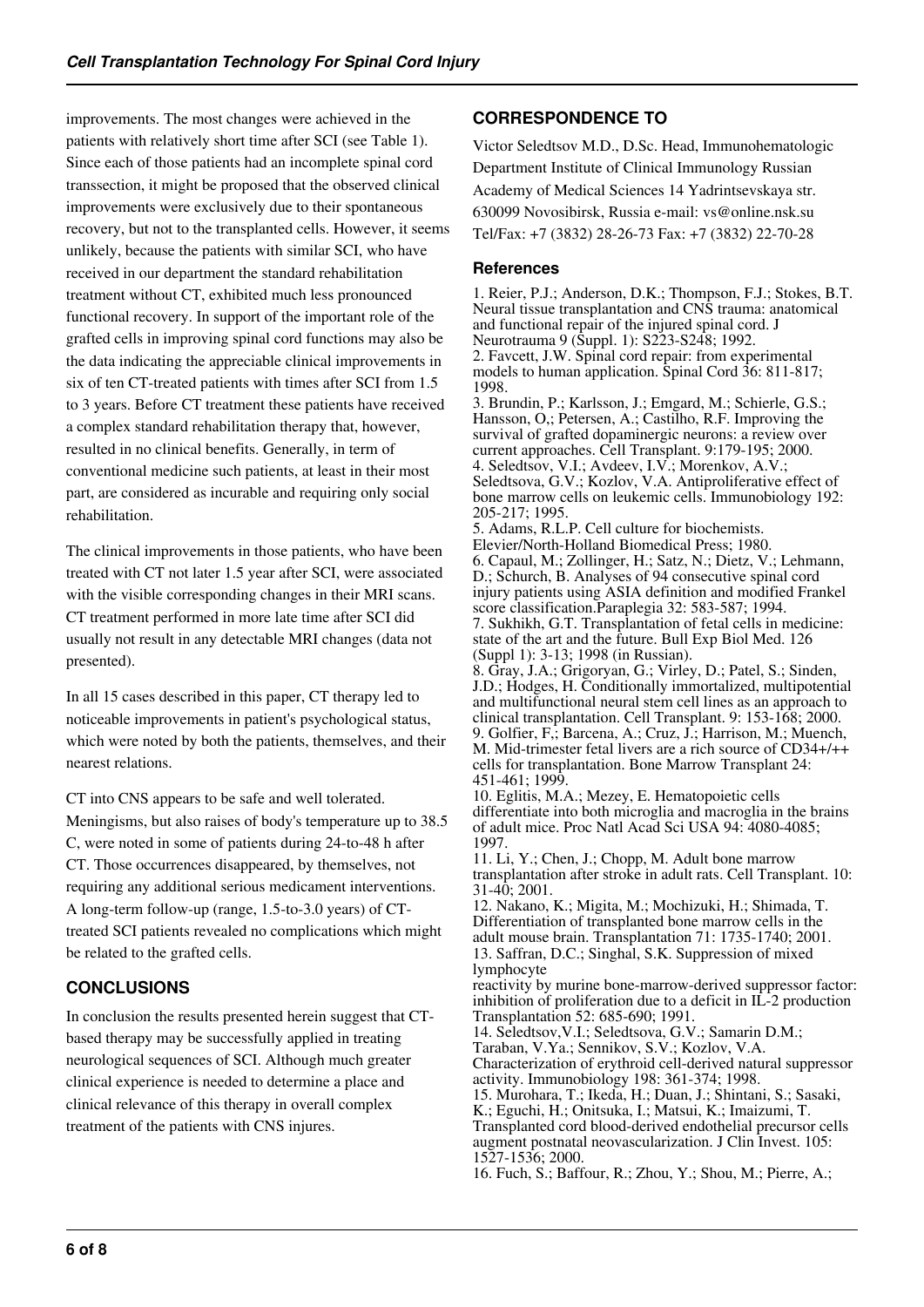Tio, F.O.; Leon, M.B.; Epstein, S.E.; Komowski, R. Transendocardial delivery of autologous bone marrow enhances collateral perfusion and regional function in pigs with chronic experimental myocardial ischemia. J Am Coll Cardiol 37: 1726-1732; 2001.

17. Moiseev, A.Y.; Samarin, D.M.; Kustov, S.M.; Senyukov, V.V.; Seledtsova, G.V.; Kozlov, V.A. Fetal cell transplantation in the treatment of scarring processes in

gynecology. Bull Exp Biol Med. 126 (Supp 1): 129-130; 1998 (in Russian).

18. Kolosov, N.G.; Poveshchenko, O.V.; Efremov, A.V.; Samarin, D.M.; Seledtsova, G.V.; Kozlov, V.A. The use of fetal cell and tissue in the therapy of superficial wounds and trophic ulcers. Bull Exp Biol Med. 126 (Supp 1): 128-129 1998 (in Russian).